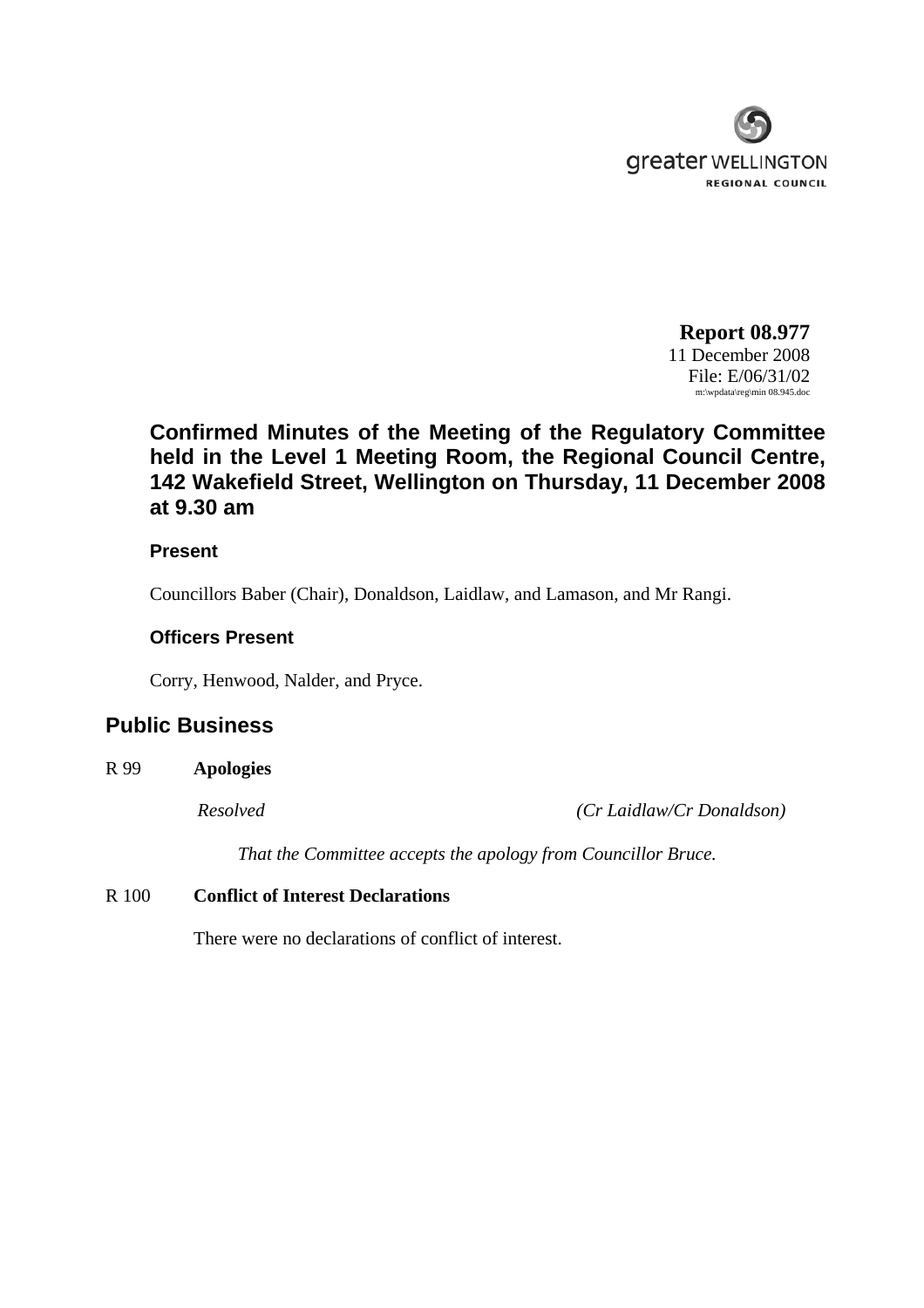R 101 **Process for considering submissions on proposed amendments to the Wellington Regional Navigation and Safety Bylaws 2003** 

> *That the Committee: 1. Receives the report. 2. Hears the oral submissions. 3. Agrees to consider all written and oral submissions in the manner set out in section 4 of this report.*

#### R 102 **Officers' comments on submissions received on the proposed amendments to the Wellington Regional Navigation and Safety Bylaws 2003**

*That the Committee:* 

- *1. Receives the report.*
- *2. Notes the contents.*
- *3. Identifies any necessary changes to the proposed bylaws.*

#### R 103 **Oral submissions received on the proposed amendments to the Wellington Regional Navigation and Safety Bylaws 2003**

Oral submissions were heard by the Committee from:

Jim Mikoz (10.00 am), Peter Vause (10.10 am), Michael Gunson (10.20 am), Captain John Brown (11.00 am), Lockie Stewart (11.10 am).

Having heard the submissions, the Committee identified a number of necessary changes to the proposed amendments to the bylaws:

*Resolved (Cr Laidlaw/ Cr Rangi)*

**Report 08.935** File:  $J/01/03/03$ 

*Resolved (Cr Baber/ Cr Lamason)*

**Report 08.928** File: J/01/03/05